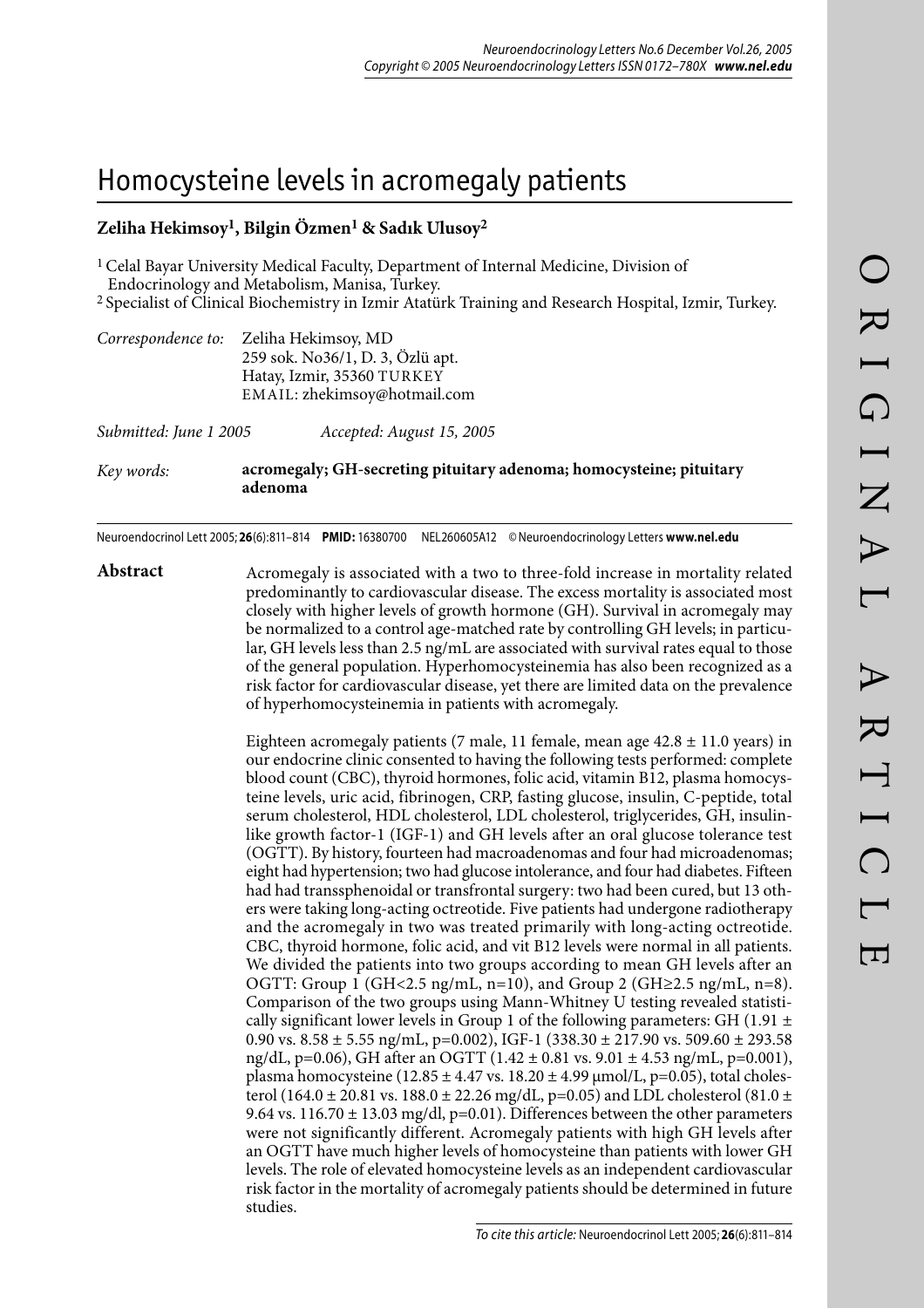# **Introduction**

Acromegaly is an insidious disorder caused by a pituitary growth hormone (GH) – secreting adenoma resulting in high circulating levels of GH and IGF-1 [3]. It is associated with a two to three-fold increase in mortality related predominantly to cardiovascular disease. The excess mortality is closely related to levels of GH. Survival in acromegaly may be predicted by examining GH levels in particular age groups; in particular, GH levels less than 2.5 ng/mL have been described as being in a 'safe range', and are associated with survival rates equal to those of the general population [1,3,4,6].

Hyperhomocysteinemia has also been recognized as a risk factor for cardiovascular disease [7], yet there are limited data [2,5] on the prevalence of hyperhomocysteinemia in patients with acromegaly.

The aim of our study was to determine plasma levels of homocysteine in acromegaly patients with levels of GH above and below the generally accepted 'safe level' (2.5 ng/mL), and measure other cardiovascular risk markers.

#### **Materials and methods**

#### *Patients*

Eighteen acromegaly patients (7 male, 11 female, mean age  $42.8 \pm 11.0$  years) in our endocrine clinic consented to having the following tests performed: complete blood count (CBC), thyroid hormones, folic acid, vitamin B12, plasma homocysteine, uric acid, fibrinogen, C-reactive protein(CRP), fasting glucose, insulin, C-peptide, total serum cholesterol, HDL cholesterol, LDL cholesterol, triglycerides, GH, insulin-like growth factor-1 (IGF-1) and GH levels after an oral glucose tolerance test (OGTT). By history, fourteen had macroadenomas and four had microadenomas; eight had hypertension; two had glucose intolerance, and four had diabetes. Fifteen had had transsphenoidal or transfrontal surgery: two had been cured, but 13 others were taking long-acting octreotide. Five patients had undergone radiotherapy, and the acromegaly in two was treated primarily with long-acting octreotide. CBC, thyroid hormone, folic acid, and vitamin B12 levels were normal in all patients.

We divided the patients into two groups according to mean GH levels after an OGTT: Group 1 (GH<2.5 ng/mL, n=10), and Group 2 (GH≥2.5 ng/mL, n=8).

#### *Assays*

Serum GH levels were measured by chemiluminescent immunumetric assay using the DCP Immulite® hGH kit. Serum IGF-1 levels were determined by radioimmunoassay (Biosource Europe S. A., Nivelles, Belgium). Insulin and C-peptide levels were measured by RAI (IDS, USA). Serum fasting glucose, total cholesterol, HDL cholesterol, triglyseride, uric acid levels were measured by enzymatic methods using an Olympus 5200 Auto Analyzer® (Ireland). LDL cholesterol

was calculated. Vitamin B12 and folate were measured by chemiluminescent assay using commercially available assay kits in a hormone analyzer (Advia Centaur System®, Bayer, USA). CRP was measured using a commercially available assay kit in a nephelometer (Beckman Array 360 System™, Ireland). Quantitative determinations of fibrinogen level in plasma were made using a commercially available assay kit in a coagulometer (Instrumentation Laboratory, ACL Futura plus®, USA). Plasma homocysteine level were determined by high performance liquid chromatography with fluorometric detection.

#### *Statistical analysis*

Statistical analyses (descriptive, Mann-Whitney U, and Spearman correlation tests) were performed using SPSS for Windows® (version 10.0; SPSS Inc., Chicago, USA). Statistical comparisons between groups were made using Mann-Whitney U test. Spearman correlation test was used to investigate the correlation between parameters. Data are expressed as mean  $\pm$  SD.

# **Results**

 Demographic information and biochemical parameter results from our acromegaly patients are shown in Tables 1 and 2, respectively. Comparison (using Mann-Whitney U testing) of Group 1 (GH<2.5 ng/mL) and Group 2 (GH≥2.5 ng/mL) patients revealed statistically significant lower levels in Group 1 of the following parameters: GH  $(1.91 \pm 0.90 \text{ vs. } 8.58 \pm 5.55 \text{ ng/mL}$ , p=0.002), IGF-1 (338.30  $\pm$  217.90 vs. 509.60  $\pm$  293.58 ng/dL, p=0.06), GH after an OGTT (1.42 ± 0.81 vs. 9.01  $\pm$  4.53 ng/mL, p=0.001), plasma homocysteine (12.85  $\pm$  4.47 vs. 18.20  $\pm$  4.99  $\mu$ M, p=0.05), total cholesterol  $(164.0 \pm 20.81 \text{ vs. } 188.0 \pm 22.26 \text{ mg/dL}, \text{ p=0.05})$  and LDL cholesterol (81.0  $\pm$  9.64 vs. 116.70  $\pm$  13.03 mg/dl, p=0.01). Differences between the other parameters were not significantly different (Table 2). There was no correlation among parameters.

### **Discussion**

Attempts to explain the role of homocysteine in the increase in cardiovascular mortality among acromegaly patients have only recently been undertaken. We found homocysteine, total cholesterol, and LDL cholesterol levels to be lower in acromegaly patients in the 'safe range' of GH levels. This is similar to the results of Jallad et al [2], in their population of untreated acromegaly patients, who found higher homocysteine levels in patients with high GH levels after OGTT. Our results conflict however with those of Sesmilo et al [5] in their study of 48 acromegaly patients, whose homocysteine levels were not significantly different than that of 47 controls  $(8.4 \mu M \text{ vs. } 8.8 \mu M)$ .

Human and animal studies support the concept that elevated homocysteine may be an independent risk factor for atherosclerosis, and patients with severe hyperhomocysteinemia experience higher rates of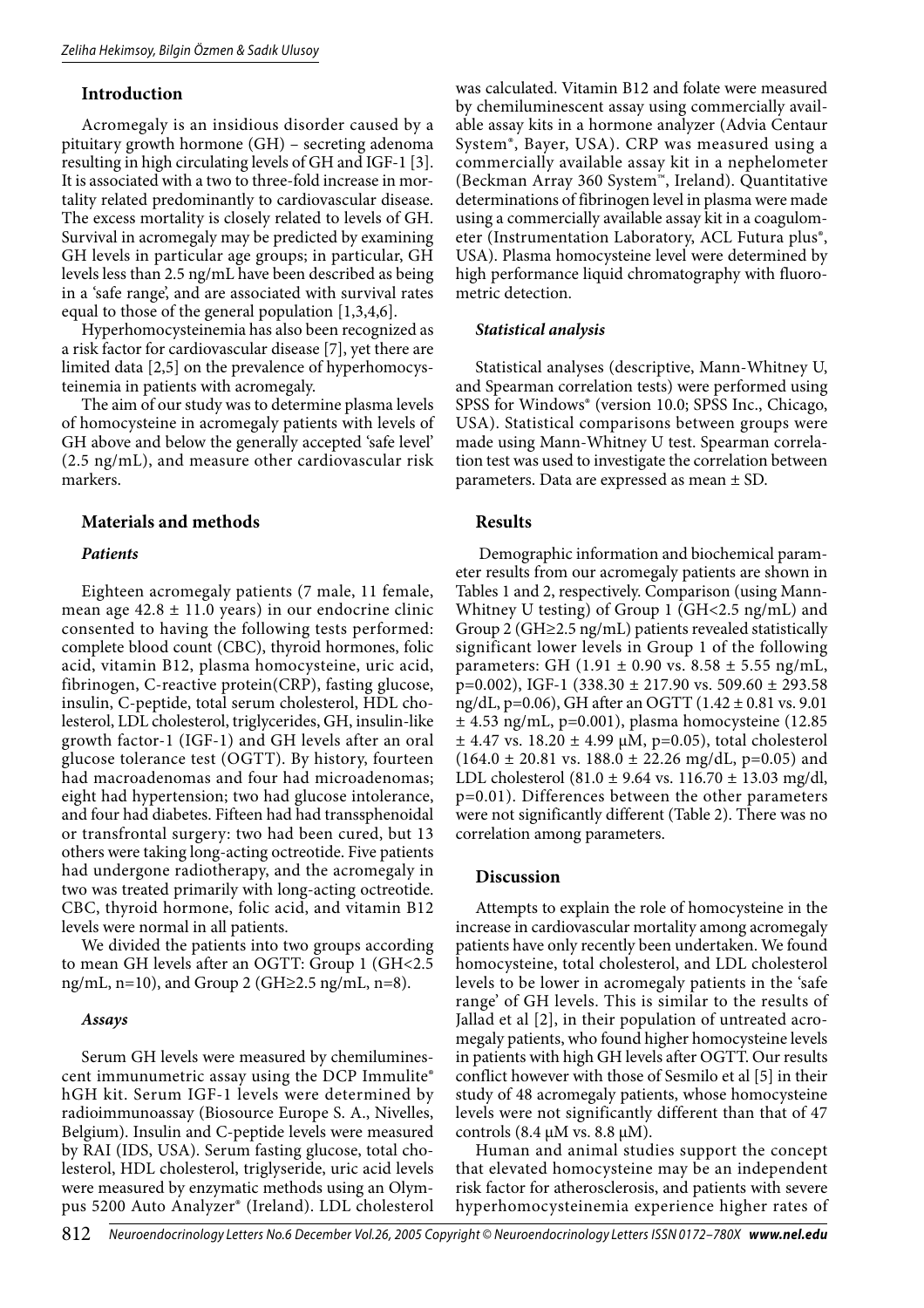**Table 1.** Demographic characteristics of acromegaly patients

|                                                | Group 1 GH<2.5ng/mL<br>$(n=10)$ | Group 2 GH>2.5ng/mL<br>$(n=8)$ |
|------------------------------------------------|---------------------------------|--------------------------------|
| Gender (female/male)                           | 6/4                             | 5/3                            |
| Age (years)                                    | $43.30 \pm 10.88$               | $42.14 \pm 12.07$              |
| Macroadenomas/microadenomas                    | 8/2                             | 6/2                            |
| Transsphenoidal or transfrontal surgery        | 8                               |                                |
| Radiotherapy                                   | $\overline{4}$                  |                                |
| Long-acting octreotide treatment               | 9                               | 6                              |
| Hypertension (yes/no)                          | 4/6                             | 3/5                            |
| Impaired glucose tolerance / Diabetes mellitus | 1/2                             | 1/2                            |

**Table 2**. Biochemical parameters in acromegaly patients

|                                           | $(n=10)$            | Group 1 GH<2.5ng/mL Group 2 GH>2.5ng/mL<br>$(n=8)$ | p value   |
|-------------------------------------------|---------------------|----------------------------------------------------|-----------|
| <b>GH</b> (normal range $(nr):1-5$ ng/mL) | $1.91 \pm 0.90$     | $8.58 \pm 5.55$                                    | 0.002     |
| <b>GH after OGTT</b> (ng/mL)              | $1.42 \pm 0.81$     | $9.01 \pm 4.53$                                    | 0.001     |
| <b>IGF-1</b> (nr: 69–358 ng/dL)           | $338.30 \pm 217.90$ | $509.60 \pm 293.58$                                | 0.06      |
| <b>Homocysteine</b> (nr: $0-12.0 \mu M$ ) | $12.85 \pm 4.47$    | $18.20 \pm 8.99$                                   | 0.05      |
| Total cholesterol (nr: 112-200 mg/dL)     | $164.00 \pm 20.81$  | $188.00 \pm 22.26$                                 | 0.05      |
| HDL cholesterol (nr: 35-75 mg/dL)         | $44.00 \pm 9.3$     | $44.50 \pm 9.90$                                   | NS.       |
| LDL cholesterol (nr: 0-130 mg/dL)         | $81.00 \pm 9.64$    | $116.70 \pm 13.03$                                 | 0.01      |
| Triglyceride (nr: 50–200 mg/dL)           | $135.10 \pm 48.68$  | $141.00 \pm 86.06$                                 | NS.       |
| <b>Fasting glucose</b> (nr: 70-105 mg/dL) | $80.66 \pm 28.91$   | $97.60 \pm 16.50$                                  | NS.       |
| <b>Insulin</b> (nr: $6.0-27 \mu$ U/mL)    | $6.95 \pm 3.48$     | $10.93 \pm 5.25$                                   | NS.       |
| <b>C-peptide</b> (nr: $0.9-4.0$ ng/mL)    | $2.80 \pm 1.14$     | $3.2 \pm 1.10$                                     | NS.       |
| Fibrinogen (nr: 212-488 mg/dL)            | $448.50 \pm 78.08$  | 454.90 $\pm$ 86.44                                 | NS.       |
| <b>CRP</b> (nr: $0.0-0.8$ mg/dL)          | $0.48 \pm 0.47$     | $0.46 \pm 0.40$                                    | NS.       |
| Uric acid (nr: $2.6 - 7.2$ mg/dL)         | $4.65 \pm 1.45$     | $5.56 \pm 1.28$                                    | NS.       |
| <b>Vitamin B12</b> (nr: 211-911 $pq/mL$ ) | $416.20 \pm 99.08$  | $430.12 \pm 84.25$                                 | NS.       |
| <b>Folic acid</b> (nr: $1.1-20$ ng/mL)    | $11.3 \pm 3.1$      | $12.5 \pm 4.2$                                     | <b>NS</b> |

nr: normal range

NS: not significant

thrombolic events at a young age. In the literature yet there are limited data on the prevalence of hyperhomocysteinemia in patients with acromegaly.

Epidemiological studies have shown that the increased mortality associated with GH excess is reversed to normal rates in patients achieving 'safe' GH levels (<2.5 ng/mL), regardless of the therapeutic approach used. Elevated serum homocysteine levels have also been found to be associated with increased cardiovascular risk. In future studies of cardiovascular morbidity and mortality among acromegaly patients, the role of homocysteine levels, as well as GH levels, should be determined.

# **Acknowledgments**

The present study was partially presented at the 11<sup>th</sup> Meeting of the European Neuroendocrine Association (ENEA) (2004), Napoli, Italy.

#### REFERENCES

- 1 Bates AS, Van't Hoff W, Jones JM, Clayton RN. An audit of outcome of treatment in acromegaly. Q J Med 1993; **86**:293–299.
- 2 Jallad RS, Salgado LR, Musolino NRC, Maciel RMB, Vieira JG, Bronstein MD. Evaluation of homocysteine and C-reactive protein(CRP) in acromegaly: effect of somatostatin analogue (SA) treatment. Eur J Endocrinol 2002; **148**(Suppl. 1); 220.
- 3 Melmed Shlomo. Acromegaly. In: De Groot LJ and Jameson JL, editors. Endocrinology, 4th edition. Phyladelphia: W. B. Saunders Company; 2001. p. 300–312.